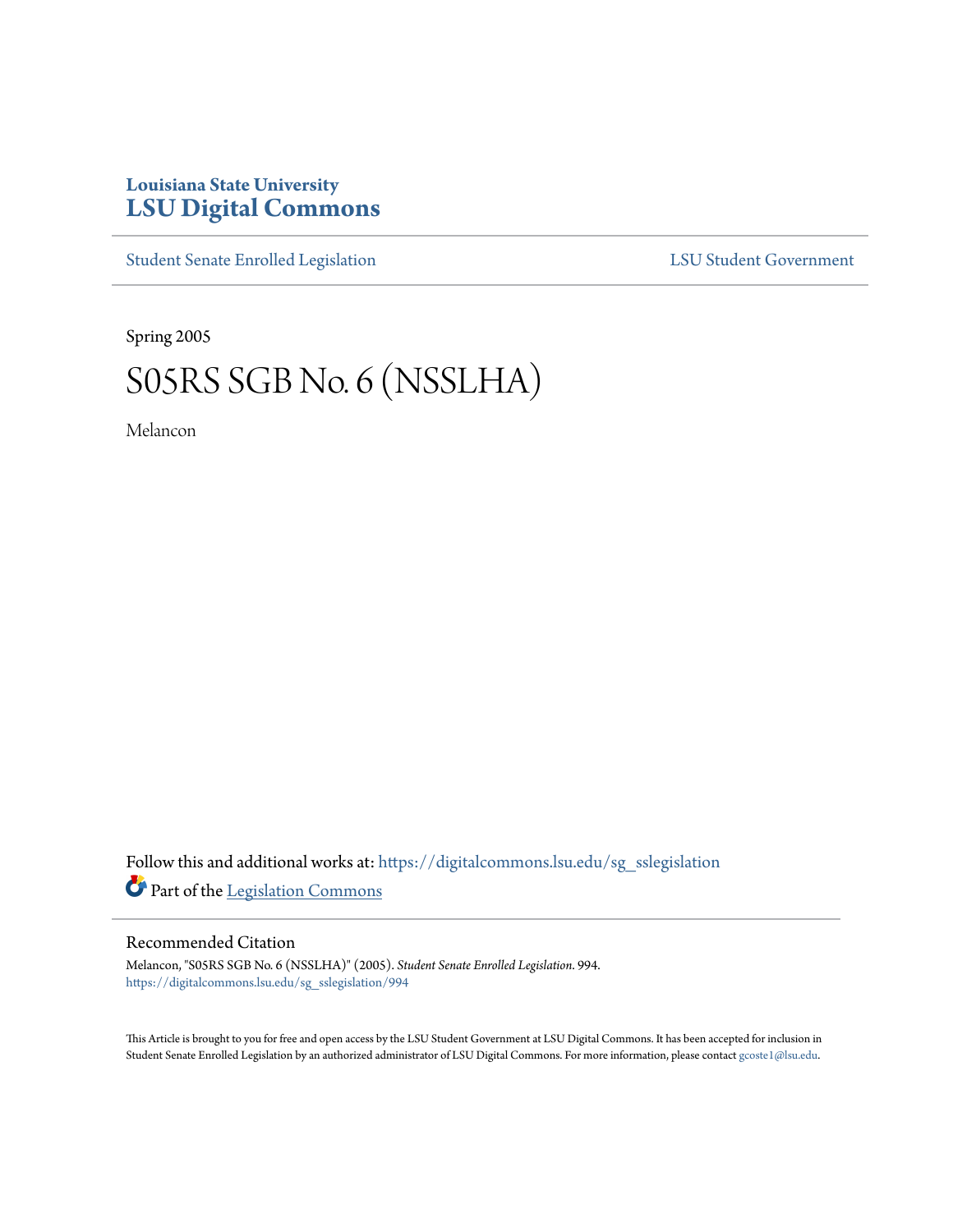|                | STUDENT GOVERNMENT                                                                                                                         | <b>ENROLLED</b>                                        |  |  |
|----------------|--------------------------------------------------------------------------------------------------------------------------------------------|--------------------------------------------------------|--|--|
| $\frac{1}{2}$  | LOUISIANA STATE UNIVERSITY                                                                                                                 |                                                        |  |  |
| $\overline{4}$ | <b>STUDENT SENATE</b>                                                                                                                      |                                                        |  |  |
| 5              | So <sub>5</sub> RS                                                                                                                         |                                                        |  |  |
| 6              | SGB No. 6                                                                                                                                  |                                                        |  |  |
| $\tau$         | <b>SENATOR MELANCON</b><br>BY:                                                                                                             |                                                        |  |  |
| 8              | <b>A BILL</b>                                                                                                                              |                                                        |  |  |
| $\overline{9}$ | TO APPROPRIATE TWO HUNDRED-TEN DOLLARS (\$2,010.00) TO THE LSU CHAPTER                                                                     |                                                        |  |  |
| 10<br>11       | OF THE NATIONAL STUDENT SPEECH LANGUAGE HEARING ASSOCIATION (NSSLHA)<br>TO HELP DEFRAY THE COSTS OF ATTENDING THE 2005 AMERICAN ACADEMY OF |                                                        |  |  |
| 12<br>13       | AUDIOLOGY (AAA) CONVENTION IN WASHINGTON D.C. FROM MARCH 30 TO APRIL 2,<br>2005                                                            |                                                        |  |  |
| 14             |                                                                                                                                            |                                                        |  |  |
| 15             | PARAGRAPH 1:                                                                                                                               | WHEREAS, NSSLHA IS A RECOGNIZED STUDENT ORGANIZATION   |  |  |
| 16             |                                                                                                                                            | AT LSU, AND;                                           |  |  |
| 17             |                                                                                                                                            |                                                        |  |  |
| 18             | <b>PARAGRAPH 2:</b>                                                                                                                        | WHEREAS, NSSLHA'S MISSION IS TO BENEFIT ITS MEMBERS BY |  |  |
| 19             |                                                                                                                                            | CONTINUALLY IMPROVING SERVICES THROUGH SUPPORTING,     |  |  |
| 20             |                                                                                                                                            | PROMOTING, AND ADVOCATING FOR THE HIGHEST QUALITY      |  |  |
| 21             |                                                                                                                                            | PREPARATION OF PROFESSIONALS IN AUDIOLOGY, SPEECH-     |  |  |
| 22             |                                                                                                                                            | LANGUAGE PATHOLOGY, AND SPEECH AND HEARING SCIENCE,    |  |  |
| 23             |                                                                                                                                            | AND;                                                   |  |  |
| 24             |                                                                                                                                            |                                                        |  |  |
| 25             | <b>PARAGRAPH 3:</b>                                                                                                                        | WHEREAS, THE LSU CHAPTER OF NSSLHA HAS 160 MEMBERS;    |  |  |
| 26             |                                                                                                                                            | INCLUDING BOTH UNDERGRADUATE AND GRADUATE STUDENTS,    |  |  |
| 27             |                                                                                                                                            | AND;                                                   |  |  |
| 28             |                                                                                                                                            |                                                        |  |  |
| 29             | PARAGRAPH 4:                                                                                                                               | WHEREAS, FIVE (5) GRADUATE STUDENTS WILL BE ATTENDING  |  |  |
| 30             |                                                                                                                                            | THE 2005 AMERICAN ACADEMY OF AUDIOLOGY CONVENTION IN   |  |  |
| 31             |                                                                                                                                            | WASHINGTON D.C. FROM MARCH 30 TO APRIL 2, 2005, AND;   |  |  |
| 32             |                                                                                                                                            |                                                        |  |  |
| 33             | <b>PARAGRAPH 5:</b>                                                                                                                        | WHEREAS, THE LSU SENATE IS AUTHORIZED TO FUND HOTEL    |  |  |
| 34             |                                                                                                                                            | EXPENSES AS WELL, AND;                                 |  |  |
| 35             |                                                                                                                                            |                                                        |  |  |
| 36             | PARAGRAPH 6:                                                                                                                               | THEREFORE, BE IT ENACTED BY THE STUDENT                |  |  |
| 37             |                                                                                                                                            | GOVERNMENT OF LOUISIANA STATE UNIVERSITY               |  |  |
| 38             |                                                                                                                                            | AND AGRICULTURAL AND MECHANICAL COLLEGE                |  |  |
| 39             |                                                                                                                                            | THUS DOES HEREBY APPROPRIATE TWO HUNDRED-TEN DOLLARS   |  |  |
| 40             |                                                                                                                                            | (\$2,010.00) TO BE DISTRIBUTED TO THE LSU CHAPTER OF   |  |  |
| 41             |                                                                                                                                            | NSSLHA TO COVER THE COSTS OF THE GRADUATE STUDENTS     |  |  |
| 42             |                                                                                                                                            | ATTENDING THE CONFERENCE;                              |  |  |
| 43             |                                                                                                                                            |                                                        |  |  |
| 44             | <b>PARAGRAPH 7:</b>                                                                                                                        | THIS BILL SHALL TAKE EFFECT UPON PASSAGE BY A THREE-   |  |  |
| 45             |                                                                                                                                            | FOURTHS (3/4) VOTE OF THE LSU STUDENT SENATE AND       |  |  |
| 46             |                                                                                                                                            | SIGNATURE BY THE PRESIDENT, UPON LAPSE OF TIME FOR     |  |  |
| 47             |                                                                                                                                            | PRESIDENTIAL ACTION, OR IF VETOED BY THE PRESIDENT AND |  |  |
| 48             |                                                                                                                                            | SUBSEQUENTLY APPROVED BY THE SENATE, ON THE DATE OF    |  |  |
| 49             |                                                                                                                                            | SUCH APPROVAL.                                         |  |  |
| 50             |                                                                                                                                            |                                                        |  |  |
| 51             | <b>PARAGRAPH 8:</b>                                                                                                                        | ALL MONIES NOT EXPENDED BY THE END OF THE 2005 SPRING  |  |  |
| 52             |                                                                                                                                            | ACADEMIC SEMESTER WILL REVERT TO THE SENATE GENERAL    |  |  |
| 53             |                                                                                                                                            | CONTINGENCY. SHOULD ANY PROVISION OF ARTICLE VI        |  |  |
| 54             |                                                                                                                                            | SECTIONS 14 THROUGH 17 OF THE STUDENT GOVERNMENT       |  |  |
| 55             |                                                                                                                                            | BYLAWS BE VIOLATED, RIGHTS TO GRANTED FUNDING WILL BE  |  |  |